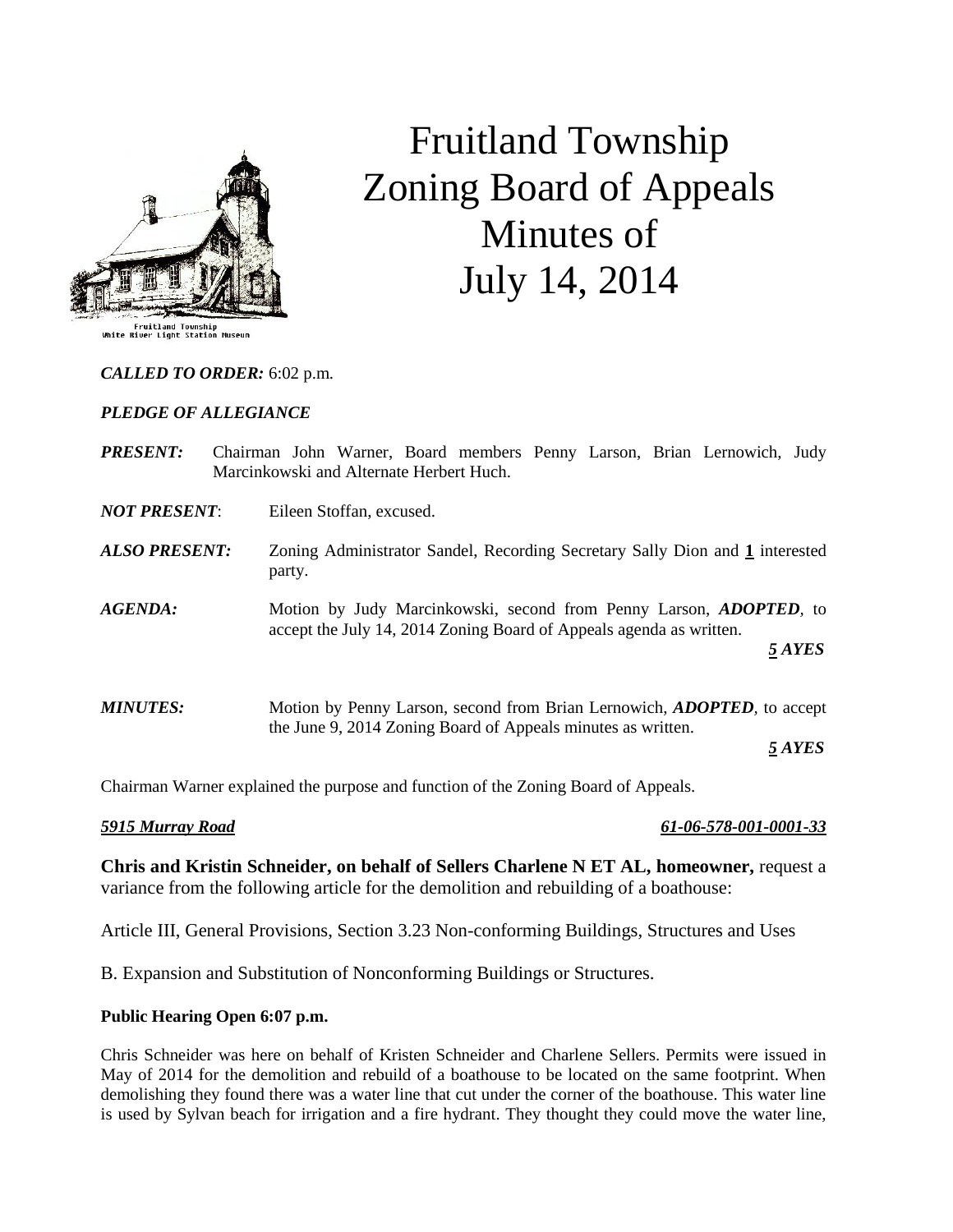### **Zoning Board of Appeals July14, 2014 2 of 4**

however, because of the size and age of the water line this became cost prohibitive, approximate costs just for the parts would be \$3,500. They are requesting to rotate the building at least enough to clear the water line, however if approved to rotate it as far as it can be it would be further from the private drive and Murray Road making it safer for both vehicular and pedestrian traffic. They would keep the west corner at 8' then rotate the front.

# *BOARD COMMENTS*

Chairperson Warner stated he was glad they came back; he reminded Chris that at the meeting last year he had advised he was pretty sure that water line ran under the corner of the building. Chris answered that yes he remembered him stating that, however, he was really surprised that it had been. Chairperson Warner said he is not sure how it happened because he is sure that building predated 1948 when the water line was put in. He asked Chris if he was in favor of moving the building further from the private drive as suggested by Sylvan Beach. Chris stated if it can be approved moving it further he is okay with that, however, he would be ok either way. If approved to move he would like exact dimension given that the building has to be from the private drive.

Board Member Lernowich asked if the square footage of the building would be the same. Chris answered that is not changing; it will still be 22' x 54'.

Board Member Marcinkowski asked for clarification that the water line belongs to Sylvan Beach. Chris answered that is correct.

Board Member Huch asked about the diameter of the line. Chris stated it is a 5" well casing and the line is cast iron and was placed in 1948. Board Member Huch then asked if the building was basically for storage. Chris stated yes it was used as mostly for storage with an apartment above.

Board Member Marcinkowski asked if they will be doing the apartment above again. Chris stated he thinks so, maybe not at this time, but at a later date, however, it will not be used as a residence.

Board Member Huch asked why the building is replaced, was it in disrepair. Chris answered yes.

Board Member Lernowich asked if it will have a kitchen. Chris answered no it will not have a kitchen.

Board Member Marcinkowski asked if there would be a septic put in. Chris answered yes.

Zoning Administrator Sandel explained the use of the building will be used for storage below and above will have a place for overflow sleeping and a place to stay during the winter months for when they cannot get up the hill to the cottage, it will have no kitchen. He also stated their intent had always been to put it on the same footprint, they had even provided an as is survey before demolition, however, after finding the water line and finding out the trouble it was going to be to move it they had to request this variance.

## *PUBLIC COMMENT*

**1.** Charles Deupree, 6119 Murray Road, stated he is the Modification Chair for Sylvan Beach and this has been approved with them.

## *CORRESPONDENCE*

**1.** Dallas Dort, 6011 Murray Road, **supports**.

**Public Hearing Closed 6:26 p.m.**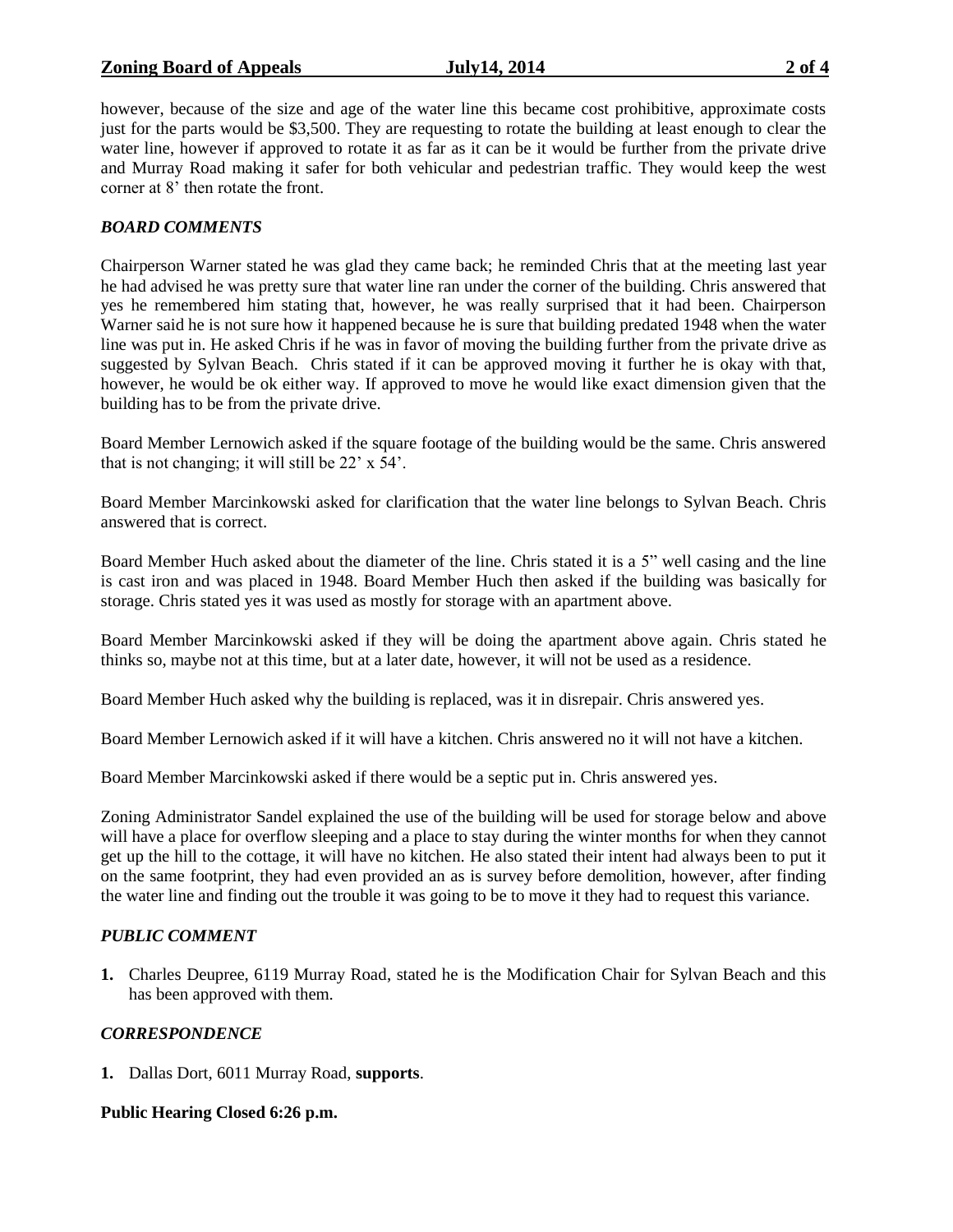Review standards for variances were reviewed.

Motion by Judy Marcinkowski, second from Herbert Huch, **ADOPTED**, to **GRANT** variance to rotate the NE corner a minimum of 9' from the edge of the paved drive with Zoning Administrator Don Sandel working with them to establish that point.

*Roll Call Vote: Huch–AYE, Lernowich-AYE, Larson-AYE, Marcinkowski-AYE, Warner-AYE*

## *3469 Todd Road 61-06-115-300-0001-07*

**Catherine E. Rombouts, homeowner,** requests a variance from the following article for the addition of an attached garage:

Article VI, Section 6.04 Site Development Standards

| <b>Front Yard Setback</b> | One-hundred (100) feet on arterial streets and fifty (50)<br>feet on residential streets or less if the average setback<br>requirements apply. See General Provisions (Average<br>Setback Lines). |
|---------------------------|---------------------------------------------------------------------------------------------------------------------------------------------------------------------------------------------------|
|                           | For corner lots, the side set back facing the street shall be<br>fifty $(50)$ feet.                                                                                                               |

### **Open Public Hearing 6:39 p.m.**

Catherine Rombouts stated she purchased this property without knowing she was going to need to construct a private street for one to build. She stated she was told by Fruitland Township she needed a 30' setback from the road and is now being told she needs 50'. She stated this variance would not have any effect on anyone. If she had known it had to be 50' she would have positioned her house differently.

## *BOARD COMMENTS:*

Board Member Lernowich asked how far the garage would be from the creek. Catherine stated the house is 100' from the creek so the garage would be further than that.

Board Member Larson asked if the Steven's owned the easement. Catherine answered that the parcel to the west of her owns the easement.

Chairperson Warner asked if there was any other place she could build the garage. She said there was only one other place and that would be right smack in the middle of the front door. The wall where the garage is being proposed is already all firewall; this has been in the plan since her house was built.

Chairperson Warner asked if this is really considered a private street. Zoning Administrator Sandel advised that yes it is a private street and that before she bought the parcel they had discussed a private street for one would need to be constructed before she could build. She also had submitted a Zoning Compliance that showed a 50' setback where the garage was going to be so she always knew about the 50' setback.

He told them to look at the copy of the 2010 Zoning Compliance it shows the garage with a 50' setback but then she decided not to build the garage.